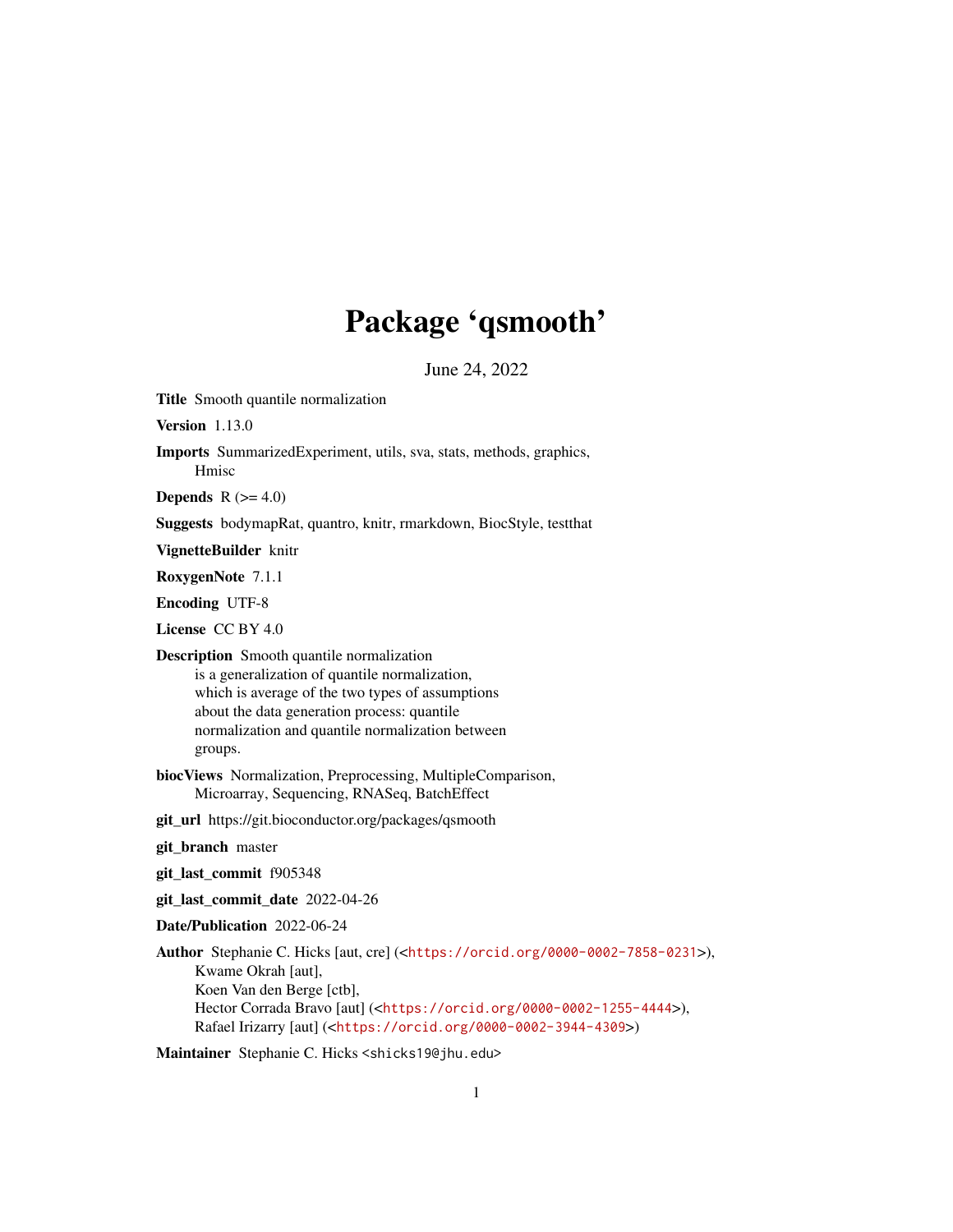### <span id="page-1-0"></span>R topics documented:

```
qsmooth qsmooth
```
#### Description

This function applies a generalization of quantile normalization called smoothed quantile normalization. This function defines the qsmooth class and constructor.

#### Usage

qsmooth(object, group\_factor, batch = NULL, norm\_factors = NULL, window = 0.05)

#### Arguments

| object       | an object which is a matrix or data. frame with observations (e.g. probes or<br>genes) on the rows and samples as the columns. Alternatively, a user can provide<br>a SummarizedExperiment object and the assay(object, "counts") will be<br>used as input for the qsmooth normalization. |
|--------------|-------------------------------------------------------------------------------------------------------------------------------------------------------------------------------------------------------------------------------------------------------------------------------------------|
| group_factor | a group level continuous or categorial covariate associated with each sample or<br>column in the object. The order of the group_factor must match the order of<br>the columns in object.                                                                                                  |
| batch        | (Optional) batch covariate (multiple batches are not allowed). If batch covari-<br>ate is provided, Combat () from sva is used prior to qsmooth normalization to<br>remove batch effects. See Combat() for more details.                                                                  |
| norm_factors | optional normalization scaling factors.                                                                                                                                                                                                                                                   |
| window       | window size for running median which is a fraction of the number of rows in<br>object. Default is 0.05.                                                                                                                                                                                   |

#### Details

Quantile normalization is one of the most widely used normalization tools for data analysis in genomics. Although it was originally developed for gene expression microarrays it is now used across many different high-throughput applications including RNAseq and ChIPseq. The methodology relies on the assumption that observed changes in the empirical distribution of samples are due to unwanted variability. Because the data is transformed to remove these differences it has the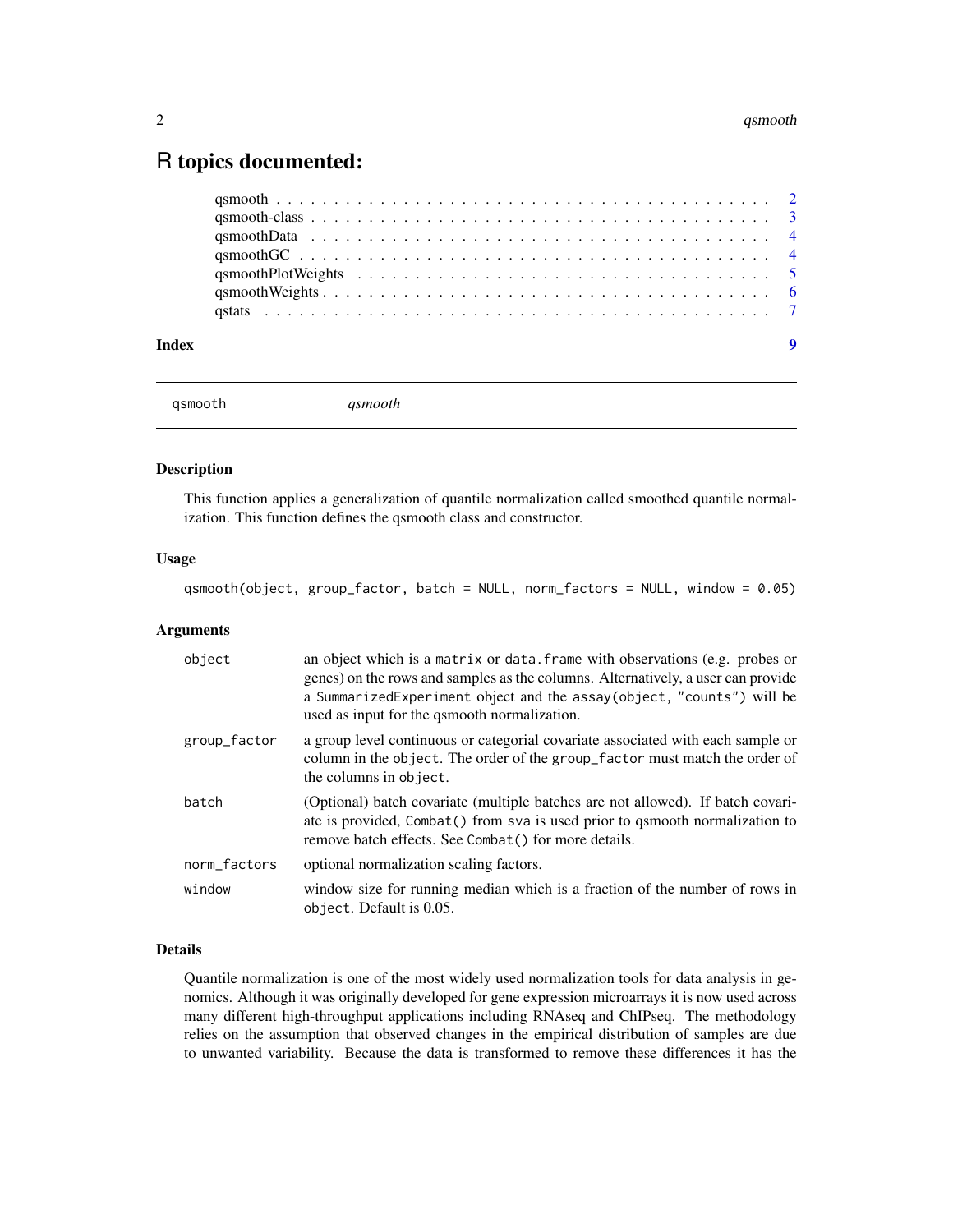#### <span id="page-2-0"></span>qsmooth-class 3

potential to remove interesting biologically driven global variation. Therefore, applying quantile normalization, or other global normalization methods that rely on similar assumptions, may not be an appropriate depending on the type and source of variation.

This function computes a weight at every quantile that compares the variability between groups relative to within groups. In one extreme quantile normalization is applied and in the other extreme quantile normalization within each biological condition is applied. The weight shrinks the grouplevel quantile normalized data towards the overall reference quantiles if variability between groups is sufficiently smaller than the variability within groups. See the vignette for more details.

#### Value

A object of the class qsmooth that contains a numeric vector of the qsmooth weights in the qsmoothWeights slot and a matrix of normalized values after applying smoothed quantile normalization in the qsmoothData slot.

#### Examples

```
dat <- cbind(matrix(rnorm(1000), nrow=100, ncol=10),
            matrix(rnorm(1000, .1, .7), nrow=100, ncol=10))
dat_qs <- qsmooth(object = dat,
                  group_factor = rep(c(0,1), each=10))
```

| gsmooth-class | the qsmooth class |
|---------------|-------------------|
|               |                   |

#### **Description**

Objects of this class store all the values needed information to work with a qsmooth object

#### Value

qsmoothWeights returns the qsmooth weights and qsmoothData returns the qsmooth normalized data

#### Slots

qsmoothWeights qsmooth weights

qsmoothData qsmooth normalized data

#### Examples

```
dat <- cbind(matrix(rnorm(1000), nrow=100, ncol=10),
            matrix(rnorm(1000, .1, .7), nrow=100, ncol=10))
dat_{gs} <- qsmooth(object = dat,
                  group_factor = rep(c(0,1), each=10))
```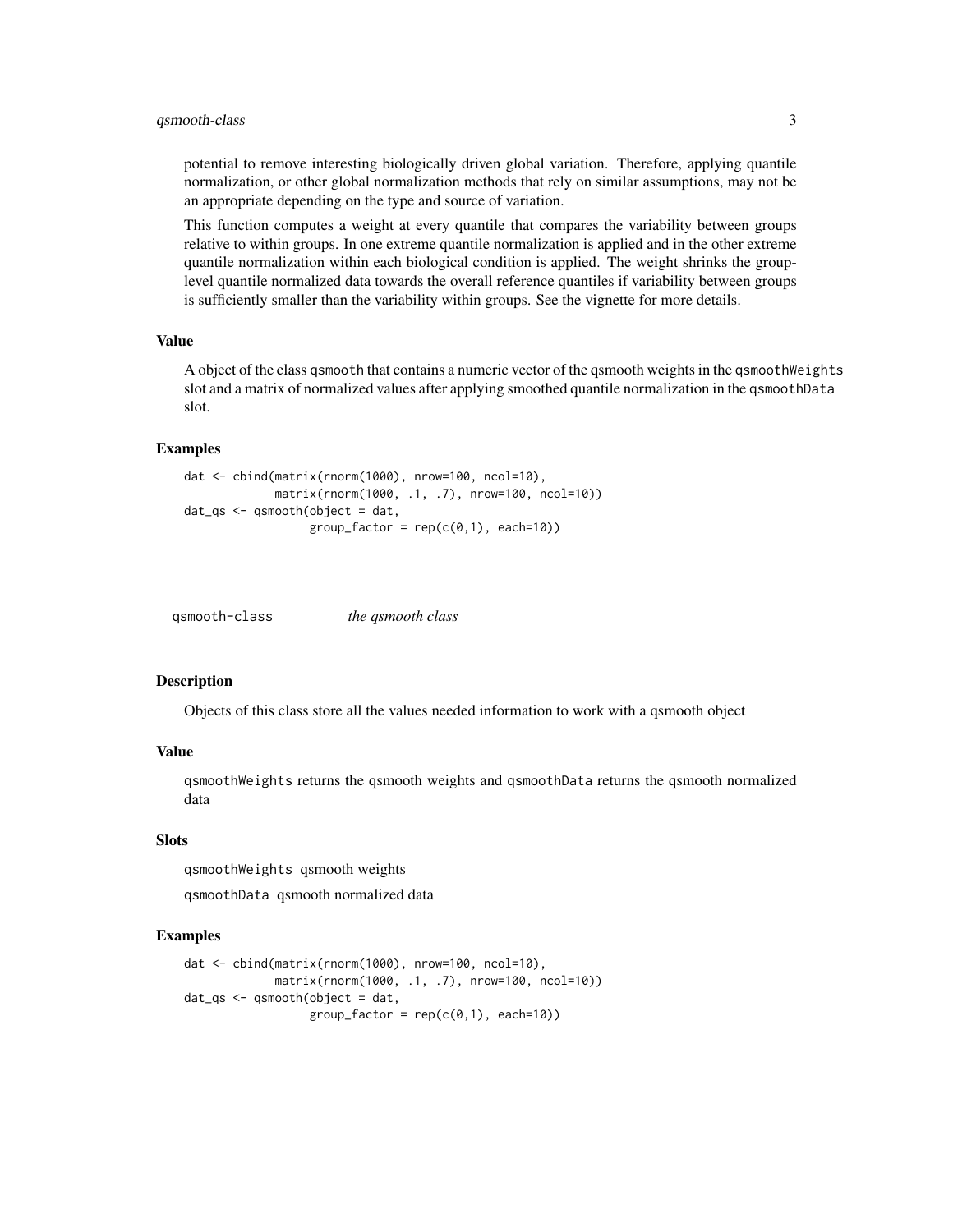<span id="page-3-0"></span>

#### Description

Given a qsmooth object, this function returns the qsmooth normalized data

Accessors for the 'qsmoothData' slot of a qsmooth object.

#### Usage

qsmoothData(object)

## S4 method for signature 'qsmooth' qsmoothData(object)

#### Arguments

object an object of class qsmooth.

#### Value

The normalized data after applying smoothed quantile normalization.

#### Examples

```
dat <- cbind(matrix(rnorm(1000), nrow=100, ncol=10),
            matrix(rnorm(1000, .1, .7), nrow=100, ncol=10))
dat_qs <- qsmooth(object = dat,
                 group_factor = rep(c(0,1), each=10))qsmoothData(dat_qs)
```
qsmoothGC *qsmoothGC*

#### Description

This function applies smoothed quantile normalization separately for groups of features that are binned according to their GC-content.

#### Usage

```
qsmoothGC(object, group_factor, gc, nGroups = 50, round = TRUE, ...)
```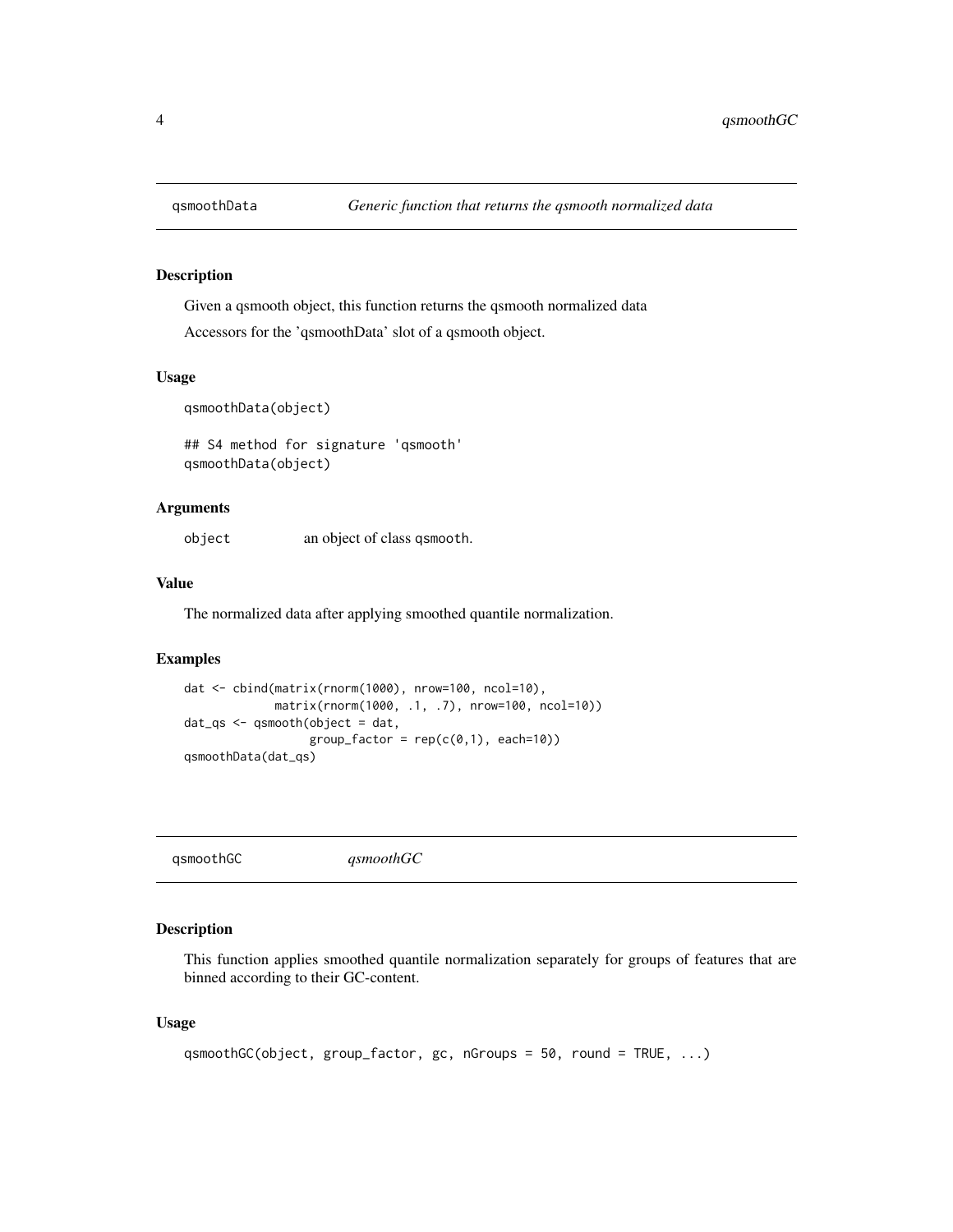#### <span id="page-4-0"></span>Arguments

| object       | an object which is a matrix or data. frame with observations (e.g. probes or<br>genes) on the rows and samples as the columns. Alternatively, a user can provide<br>a SummarizedExperiment object and the assay(object, "counts") will be<br>used as input for the qsmooth normalization. |
|--------------|-------------------------------------------------------------------------------------------------------------------------------------------------------------------------------------------------------------------------------------------------------------------------------------------|
| group_factor | a group level continuous or categorial covariate associated with each sample or<br>column in the object. The order of the group_factor must match the order of<br>the columns in object.                                                                                                  |
| gc           | GC-content of the features, ordered according to the features in object.                                                                                                                                                                                                                  |
| nGroups      | The number of equally-sized bins used to group the GC-content values. Groups<br>are created using $Hmisc$ : cut2.                                                                                                                                                                         |
| round        | Should normalized values be rounded to integers?                                                                                                                                                                                                                                          |
| $\cdots$     | (Optional) Additional arguments passed to qsmooth.                                                                                                                                                                                                                                        |

#### Value

A matrix of normalized counts.

#### References

Van den Berge K., Chou H., Roux de Bézieux H., Street K., Risso D., Ngai J., Dudoit S. Normalization benchmark of ATAC-seq datasets shows the importance of accounting for GC-content effects. https://www.biorxiv.org/content/10.1101/2021.01.26.428252v2

#### Examples

```
dat <- cbind(matrix(rnorm(1000), nrow=100, ncol=10),
            matrix(rnorm(1000, .1, .7), nrow=100, ncol=10))
gc <- runif(n=100, min=0.2, max=0.9)
dat_qs <- qsmoothGC(object = dat,
                  gc = gc,group_factor = rep(c(0,1), each=10))
```
qsmoothPlotWeights *Plot weights from* qsmooth *function.*

#### Description

This function plots a scatterplot showing the qsmoothWeights along the y-axis and the quantiles on the x-axis.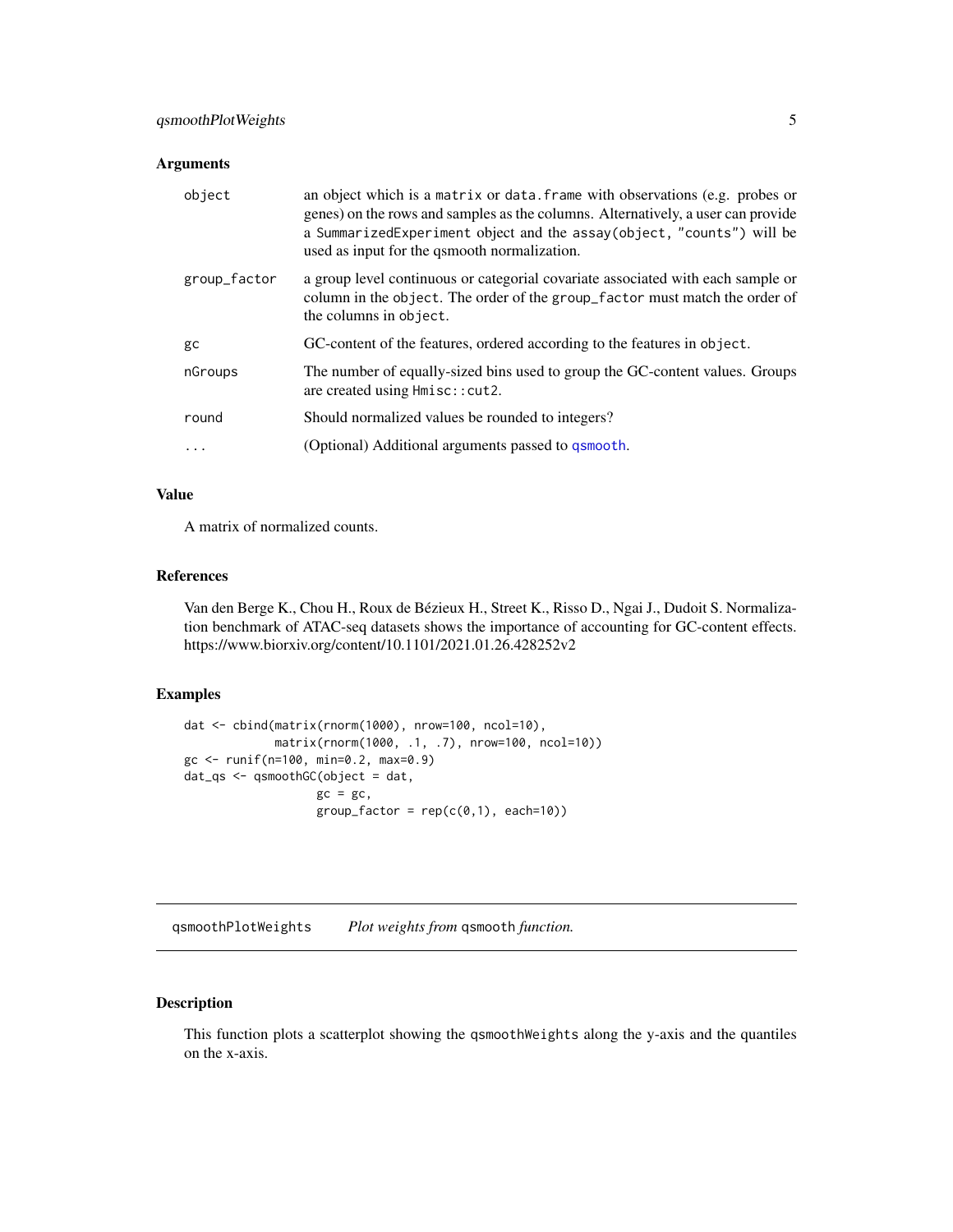#### Usage

```
qsmoothPlotWeights(
  object,
  xLab = "quantiles",
 yLab = "weights",
  mainLab = "qsmooth weights"
)
```
#### Arguments

| object  | a gsmooth object from gsmooth               |
|---------|---------------------------------------------|
| xLab    | label for x-axis. Default is "quantiles"    |
| yLab    | label for y-axis. Default is "weights"      |
| mainLab | title of plot. Default is "qsmooth weights" |

#### Value

A scatterplot will be created showing the qsmoothWeights along the y-axis and the quantiles on the x-axis.

#### Examples

```
dat <- cbind(matrix(rnorm(1000), nrow=100, ncol=10),
            matrix(rnorm(1000, .1, .7), nrow=100, ncol=10))
dat_qs <- qsmooth(object = dat,
                 group_factor = rep(c(0,1), each=10))qsmoothPlotWeights(dat_qs)
```
qsmoothWeights *Generic function that returns the qsmooth weights*

#### Description

Given a qsmooth object, this function returns the qsmooth weights Accessors for the 'qsmoothWeights' slot of a qsmooth object.

#### Usage

```
qsmoothWeights(object)
```

```
## S4 method for signature 'qsmooth'
qsmoothWeights(object)
```
#### Arguments

object an object of class qsmooth.

<span id="page-5-0"></span>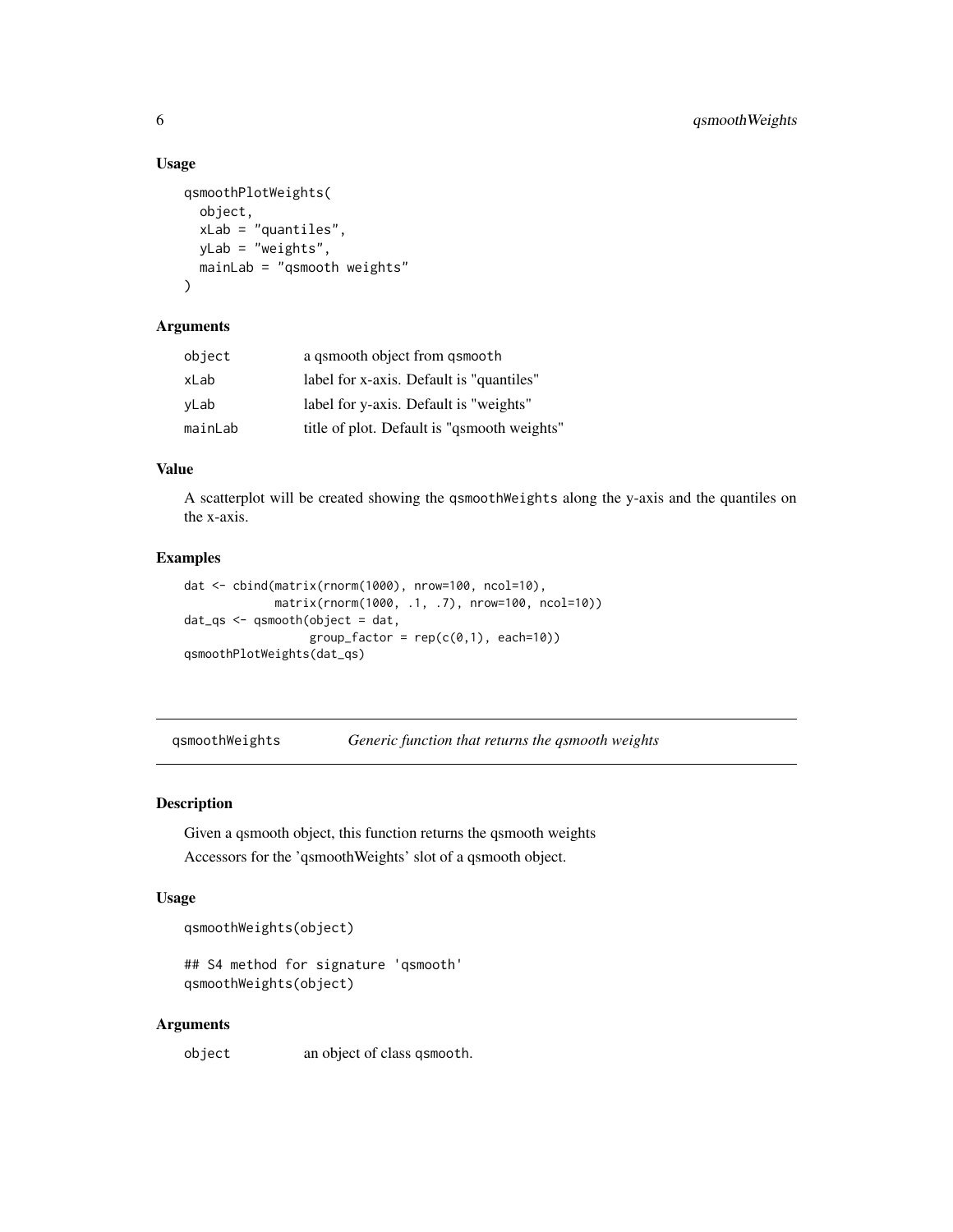#### <span id="page-6-0"></span> $q$ stats  $\overline{7}$

#### Value

The weights calculated for each feature after applying smoothed quantile normalization.

#### Examples

```
dat <- cbind(matrix(rnorm(1000), nrow=100, ncol=10),
            matrix(rnorm(1000, .1, .7), nrow=100, ncol=10))
dat_qs <- qsmooth(object = dat,
                 group_factor = rep(c(0,1), each=10))qsmoothWeights(dat_qs)
```

#### Description

This function is a helper function that computes quantile statistics for the function qsmooth.

#### Usage

qstats(object, group\_factor, window = 0.05)

#### Arguments

| object       | an object which is a data frame or matrix with observations (e.g. probes or<br>genes) on the rows and samples as the columns.                                                            |
|--------------|------------------------------------------------------------------------------------------------------------------------------------------------------------------------------------------|
| group_factor | a group level continuous or categorial covariate associated with each sample or<br>column in the object. The order of the group_factor must match the order of<br>the columns in object. |
| window       | window size for running median which is a fraction of the number of rows in<br>object. Default is 0.05.                                                                                  |

#### Value

A list of quantile statistics including

| Q             | sample quantiles                                                           |
|---------------|----------------------------------------------------------------------------|
| Oref          | reference quantile                                                         |
| Qhat          | linear model fit at each quantile                                          |
| <b>SST</b>    | total sum of squares                                                       |
| <b>SSB</b>    | between sum of squares                                                     |
| <b>SSE</b>    | within sum of squares                                                      |
| roughWeights  | SSE / SST                                                                  |
| smoothWeights | smoothed weights computed using a running median with a given window size. |
|               |                                                                            |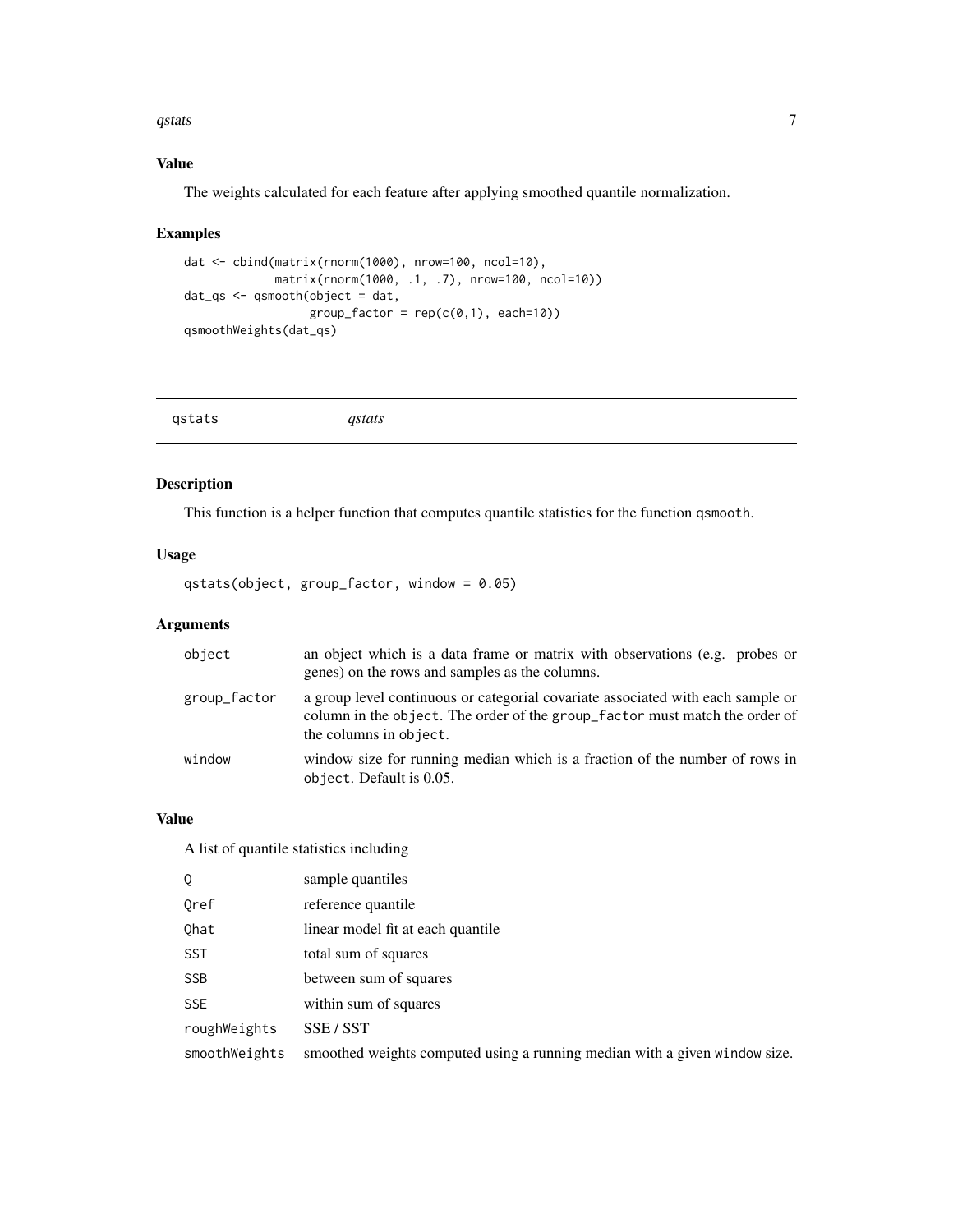#### Examples

```
dat <- cbind(matrix(rnorm(1000), nrow=100, ncol=10),
            matrix(rnorm(1000, .1, .7), nrow=100, ncol=10))
qs <- qstats(object = dat,
            group_factor = rep(c(0,1), each=10),window = 0.05)
```